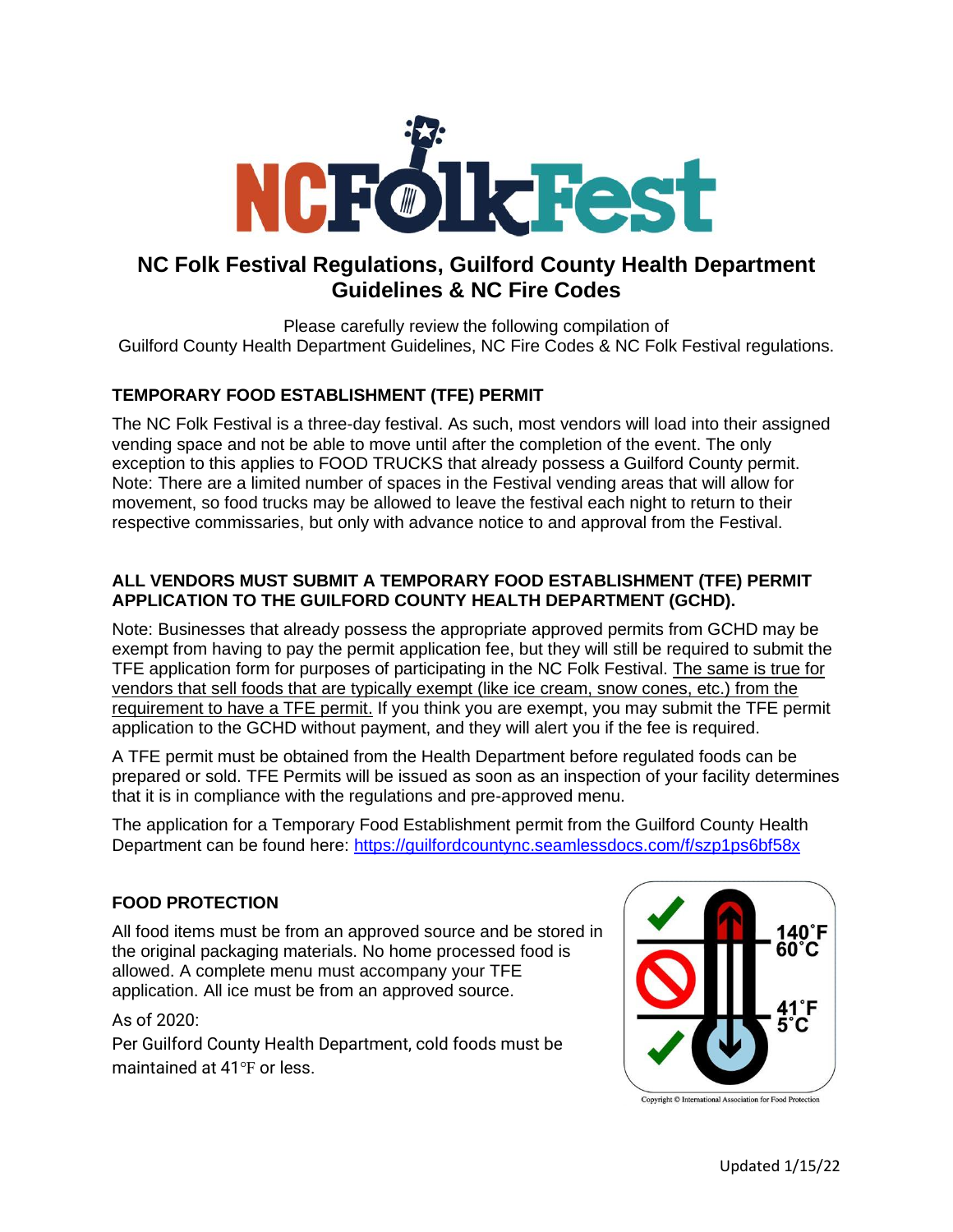### **TRANSPORTING PREPPED FOODS**

Regulations for a TFE require food to be brought in commercially-prepared and prepackaged IF it is not going to be made onsite. For some food items this may be problematic since most vendors cannot leave every day. Operators may be allowed to make their food at the commissary, packaging it in a Ziploc-type bag with the date, label of ingredients and transporting it cold to be reheated on the truck. This may require additional refrigeration space, which is offered by the Festival. Food transported on Festival grounds must be covered and/or closed to protect from contamination.

Questions about this can be addressed by the Guilford County Health Department. Be prepared to describe how you intend to transport or have your food delivered onsite in a sanitary and temperature-regulated manner.

### **FOOD PREPARATION**

Permitted mobile food units will need to provide a detailed menu including how each item is prepared and being transported to the event for approval by the Guilford County Health Dept.

Temporary Food Establishments must have all potentially hazardous food purchased in ready to eat and/or cook form. All other preparation of food is required to be onsite and can begin ONLY AFTER permit is written.

#### **COOKING EQUIPMENT**

Chafing dishes are not permitted for keeping food warm. You may use grills, griddles, hot boxes (Alto-Shaam style), and steam tables. Former oil drums repurposed as a grill are not permitted.

### **REFRIGERATION/FREEZER SPACE**

Adequate mechanical refrigerators and freezers with accurate thermometers must be provided. Ice, freeze packs and ice chests are not permitted to refrigerate foods. You will be required to describe any back up refrigeration and freezer space that you will be using.

The Festival will have refrigeration and freezer space for rent by the shelf. The refrigeration and freezer trailers will be located in central locations TBD. Vendors are responsible for



getting to and from this location on their own. We highly recommend bringing a dolly/trolley/hand cart/wagon to transport items from refrigeration/freezer to vending space.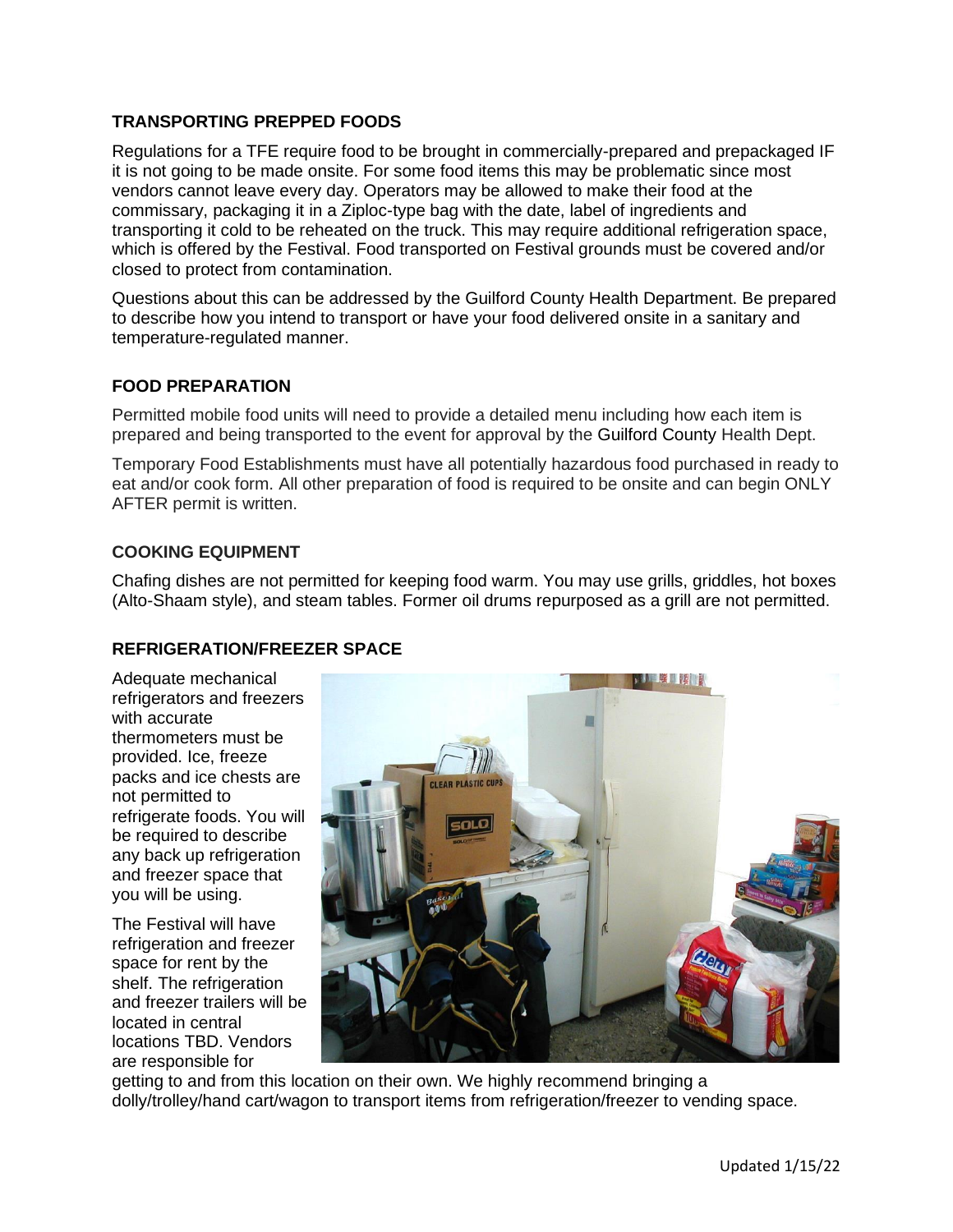#### **ENCLOSURES**

All unpackaged foods must be stored, handled, prepared and cooked inside an approved enclosure. No outdoor cooking or handling of open food products are allowed. All cooking areas on tents and trailers must be screened or glassed-in on all four sides. A small (18″ – 24″) passthrough window can be provided for serving food to customers.



# **SCREENED IN TENTS**

Vendors bringing their own canopy/tent need to provide proof that the canopy/tent is compliant with state/county/city regulations for flammability. **The Greensboro Fire Department requires a sewn-in label on the fabric or the manufacturer's certification of flame treatment or the label from the product used to treat the material.** Tarps are not an acceptable canopy.

Screening must be enclosed on all sides and extend all the way to the ground. Tents and screening must be secured.

If a tent is set up next to a food truck or trailer to be used for cooking or storage of food items, it will also need to be screened. This excludes pop-up tents covering condiments for customer use.

All equipment must be under cover. (This excludes propane tanks, which must be at least 10 feet away from **all** tents, per Fire Code.)

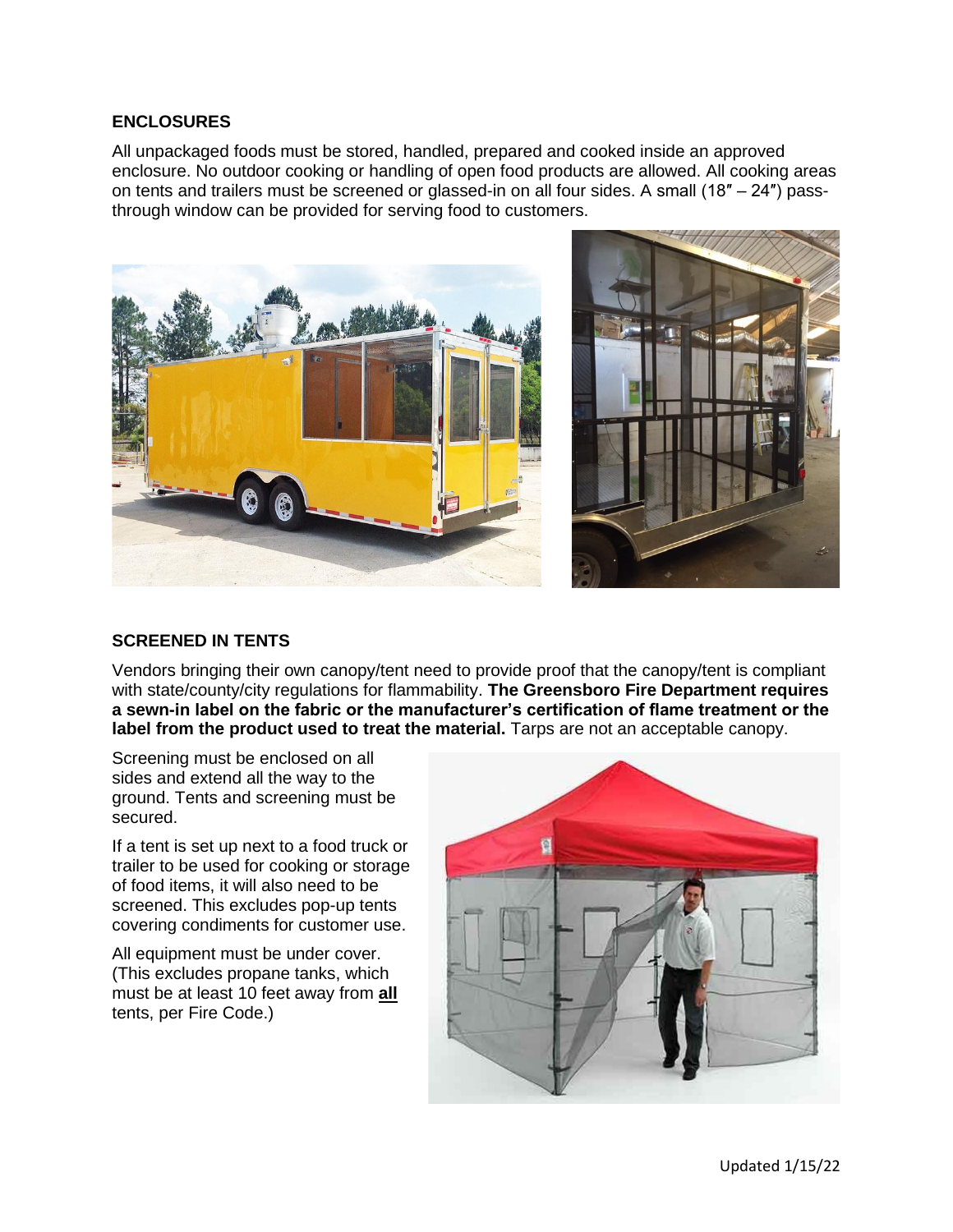### **ANCHORING TENTS**

All tents must be properly weighted. Tents must be anchored to the ground with a **40 lb weight per leg**. WATER BARRELS MAY **NOT** BE USED FOR WEIGHTS.





### **PROPANE TANKS/GENERATORS**

Propane tanks shall be secured to the trailer/truck or securely fastened AT LEAST 10 FEET FROM YOUR TENT AND NEIGHBORING TENTS. Be sure to have a long enough hose to comply with this regulation.

Safety valves for propane tanks shall be pointed away from tent.

Generators are prohibited unless otherwise specified by the Festival. Power is provided to food vendors by the Festival. In the event of unforeseen circumstances, generators used with food vendors utilizing tents shall be separated from the tent by a minimum of 20 feet.





### **HANDWASH AREA**

An approved handwashing facility must be provided inside the enclosure. At least a 2-gallon closed container of potable water, equipped with a cutoff valve and a bucket to catch wastewater must be provided and used. A pump soap dispenser filled with anti-bacterial soap and single-use/ disposable paper towels are required.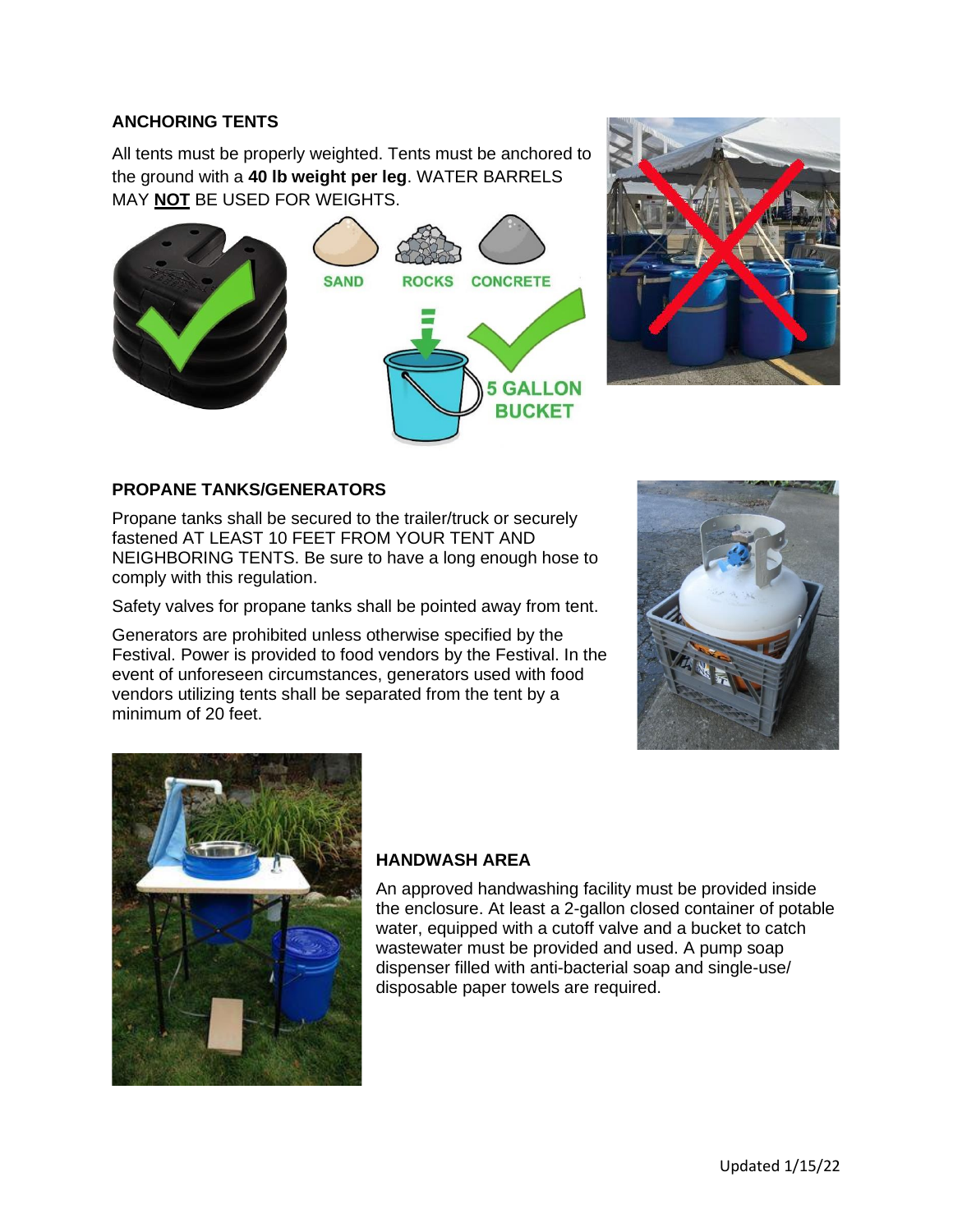### **CLEAN AND SANITARY EQUIPMENT**

All equipment and utensils must be clean and sanitized as needed. Household bleach and a spray bottle should be provided for sanitizing equipment and utensils. A means for providing hot water for cleaning equipment and utensils is needed. Three basins of sufficient size are needed to wash, rinse and sanitize multi-use utensils.

### **3-COMPARTMENT SINK**

GCHD requires each vendor not returning to a commissary at night to have a 3 compartment sink (or 3 basins) for washing of cookware and utensils with adequate space for air drying washed items.

The Festival will provide a Sanitation Station on the Festival site for those vendors who do not have the required 3-compartment sink or 3-tub set up. This screened-in tent will include hot water, a handwashing station and sets of washing tubs. Vendors are responsible for bringing their own sanitizer and test strips.



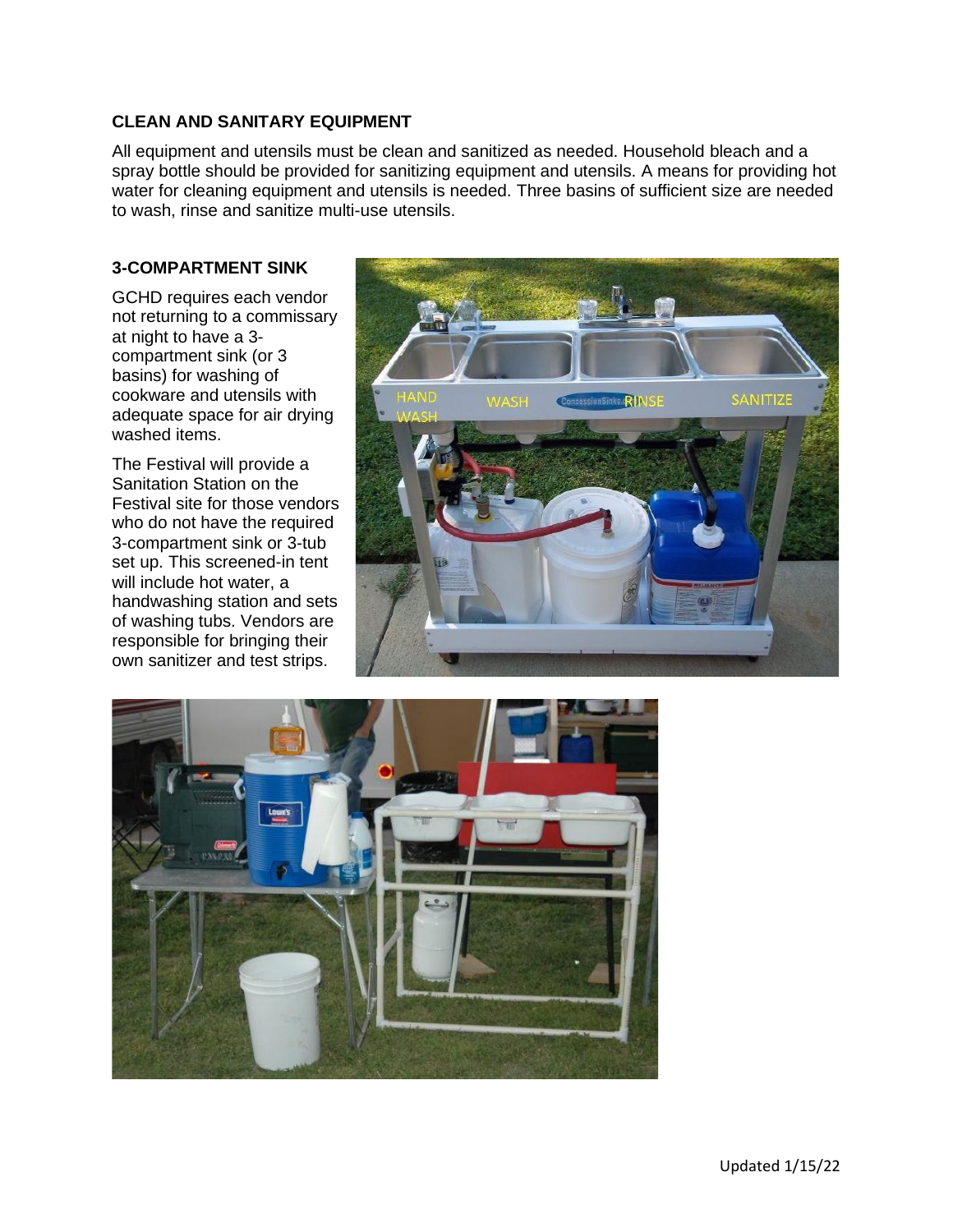### **FOOD GRADE HOSE/PORTABLE WASTE DISPOSAL**

A minimum of 100 feet of Food Grade Water Hose is required.

Portable waste disposal for all the waste water can be a Blue Boy (as shown) or a 5-gallon bucket. The Festival will have Grey Water disposal barrels for emptying of waste water vessels.

#### **We provide:**





### **FIRE SUPPRESSION SYSTEMS**

Fire Marshals will be inspecting ALL vendors cooking food, including **FOOD TRUCKS** and **TRAILERS**. Each vendor is required to have:

- 1. **Minimum** 2A-10:BC multipurpose fire extinguisher required for every food vendor (tent, trailer or food truck);
- 2. **Class K (chrome) portable fire extinguisher required for every food vendor with a deep fat fryer**(s); (in addition to #1 above)
- 3. **Current service tag** (<= 6 months) for every fixed fire suppression system;
- 4. **Current service tag** (<= 12 months) for every portable fire extinguisher(s);